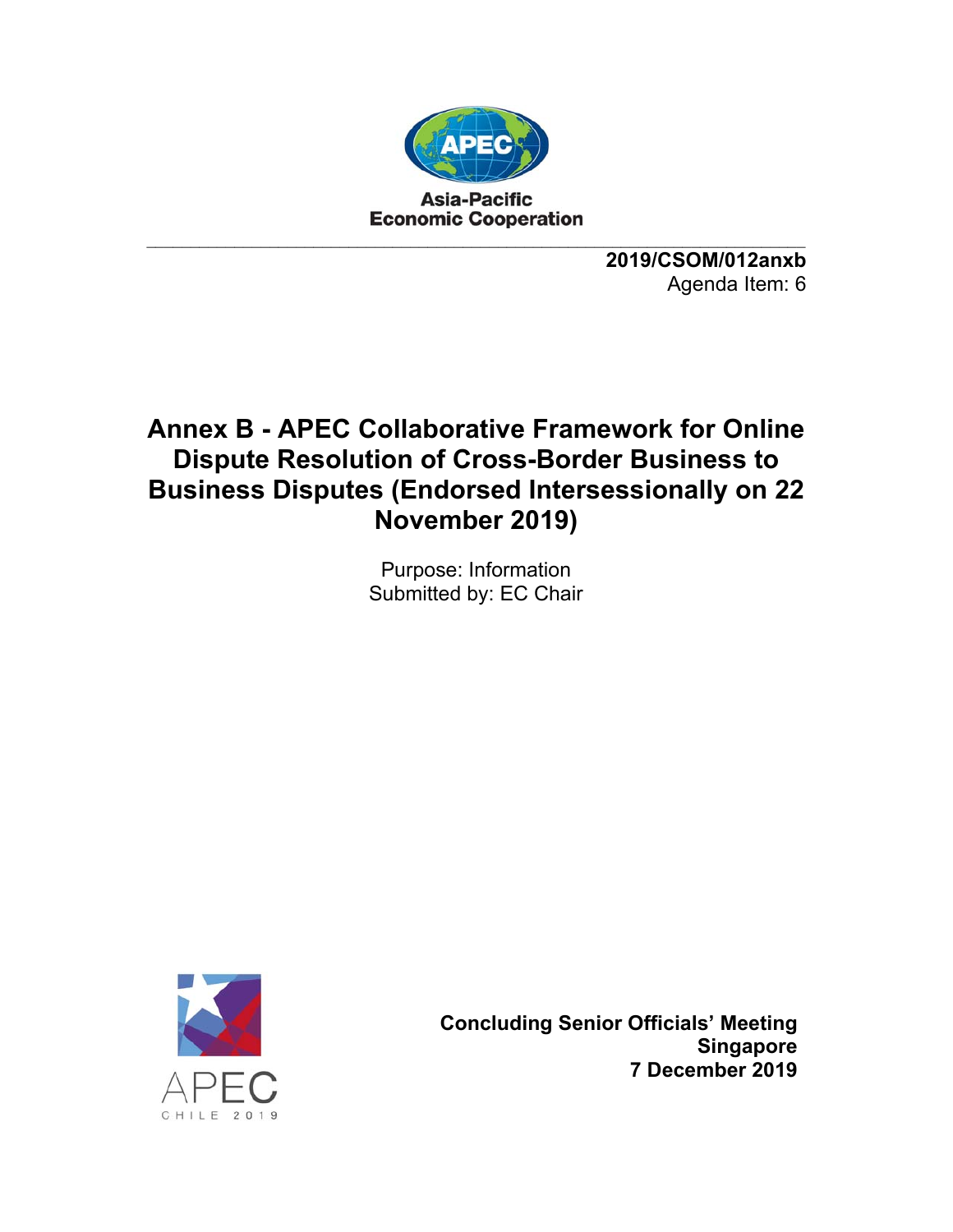## **APEC Collaborative Framework for ODR of Cross-Border B2B Disputes**

## **1. Purpose**

1.1. This Collaborative Framework for Online Dispute Resolution of Cross-Border Business to Business Disputes ("ODR Framework") establishes an APEC-sponsored initiative to use online dispute resolution (ODR) to help global businesses (in particular, micro-, small-, and medium-sized enterprises (MSMEs)) resolve business-to-business (B2B) cross-border disputes focusing on low value disputes (as may be defined by the participating economies). The ODR Framework is designed to promote B2B cross border confidence by providing quick electronic resolution and enforcement of disputes across borders, languages, and different legal jurisdictions.

1.2. The ODR Framework creates a framework for business, (in particular MSMEs in participating economies) to provide technology-assisted dispute resolution through negotiation, mediation, and arbitration for business-to-business claims. Under this ODR Framework, a business may file a crossborder complaint online against a business in another participating economy in cases where both businesses have consented to have such disputes resolved under the ODR framework. During the first phase of the procedure, the businesses are allowed to exchange information and proposals, and negotiate a binding settlement of their dispute, through electronic means ("Negotiation Stage"). If the parties cannot reach a binding agreement by amicable negotiations, the relevant ODR provider will appoint a qualified online dispute resolution (ODR) neutral to mediate the dispute (and if possible, reach a binding settlement agreement) ("Mediation Stage") or to arbitrate the dispute (and issue a binding award) ("Arbitration Stage"). The use of artificial intelligence or other modern technology is encouraged in any of the three stages.

1.3. The ODR Framework is designed to be inexpensive for MSMEs. It was structured so that partnering ODR providers are allowed flexibility to create and manage, while still expected to be compliant with the framework.

## **2. Model Procedural Rules**

2.1. The attached Model Procedural Rules are a set of rules for resolving disputes in cross-border transaction between business-to- business (especially MSMEs) through the use of electronic communications and other information and communication technology.

2.2 Participating APEC ODR providers operating under the ODR Framework agree to use the Model Procedural Rules for the APEC Collaborative Framework for ODR (Procedural Rules). The ODR Framework is not intended to interfere with the operation by participating economies of their own arbitration and alternative dispute resolution systems.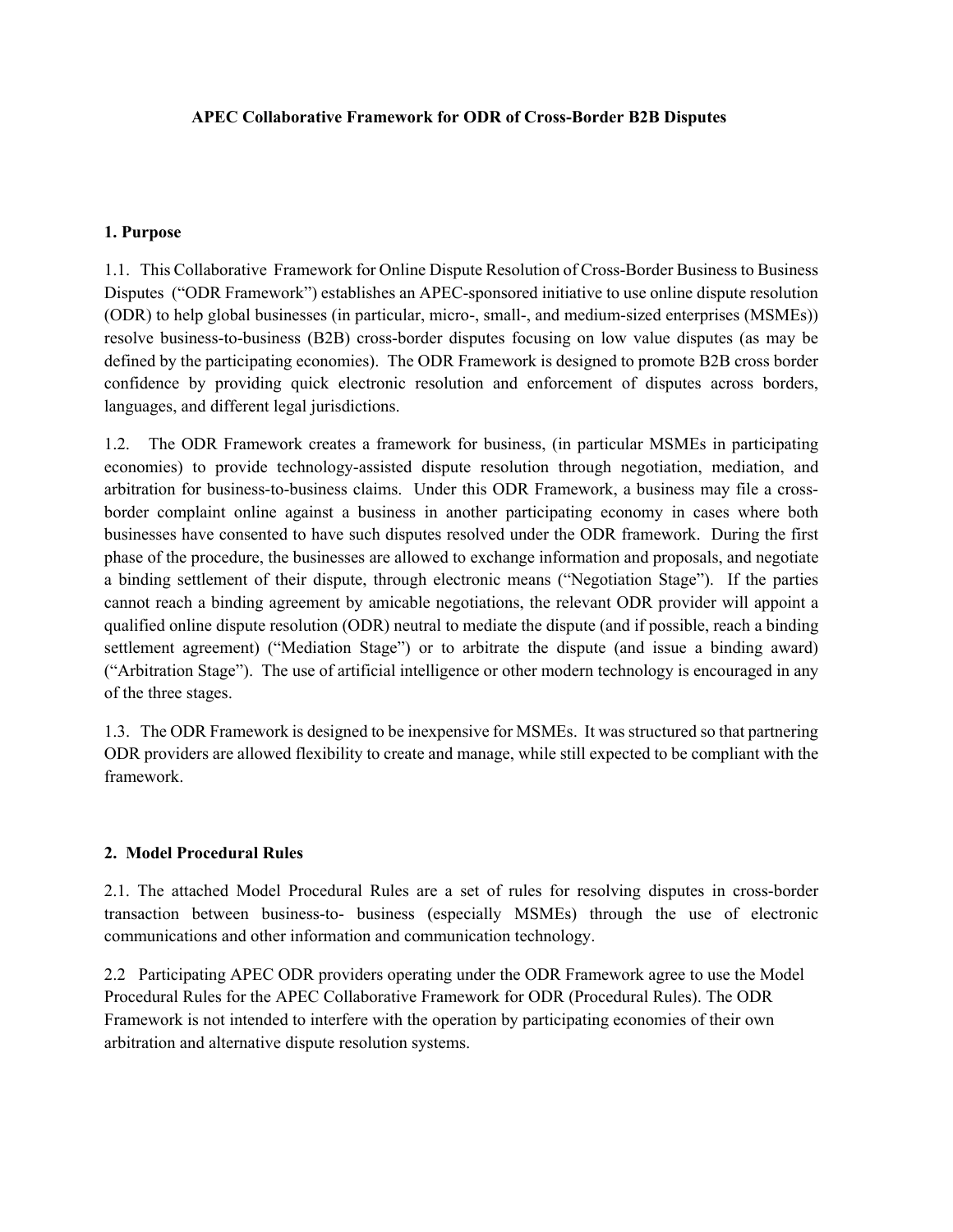## **3. Central Website**

3.1. APEC economies participating in the ODR Framework intend to facilitate the development of a cross-border network that resolves low value disputes, in accordance with the Procedural Rules.

3.2. The Economic Committee (EC) will use its best efforts to assist the APEC Secretariat in maintaining a list on the EC webpage of ODR providers from participating APEC economies that have agreed to process claims using ODR, as provided in the Procedural Rules.

# **4. Partnering ODR Providers**

4.1. The EC will maintain a list of independent ODR providers willing to undertake dispute resolution under the terms of this ODR Framework on the APEC website. Before listing an ODR provider, EC will require that an ODR provider submit a written undertaking of its commitment to comply with the Procedural Rules and the terms of the ODR Framework.

4.2. Each ODR provider will provide its own ODR platform for the resolution of disputes under the ODR Framework. Any fees charged under the ODR Framework should be affordable and commensurate with the amount in dispute.

4.3. ODR providers are expected to gather the following non-identifying information as far as practicable, and submit that information to EC by the end of each June and December:

- a. the number of ODR disputes initiated;
- b. the number of those ODR disputes that were abandoned;
- c. the number of those ODR disputes that were resolved through:
	- (1) the Negotiation Stage,
	- (2) the Mediation Stage, or,
	- (3) the Arbitration Stage;
- d. the number of counterclaims initiated;

 e. the time to resolution as defined by the total number of business days between the date of initiation and the date of final award;

 f. the number of disputes that were resolved through a money award, including identification of the phase in which the resolution occurred and the amount of the award; and

 g. the number of counterclaims that were resolved through a money award, including identification of the phase in which the resolution occurred and the amount of the award.

4.4. ODR providers are encouraged to publish the data themselves and are encouraged to publish any additional data.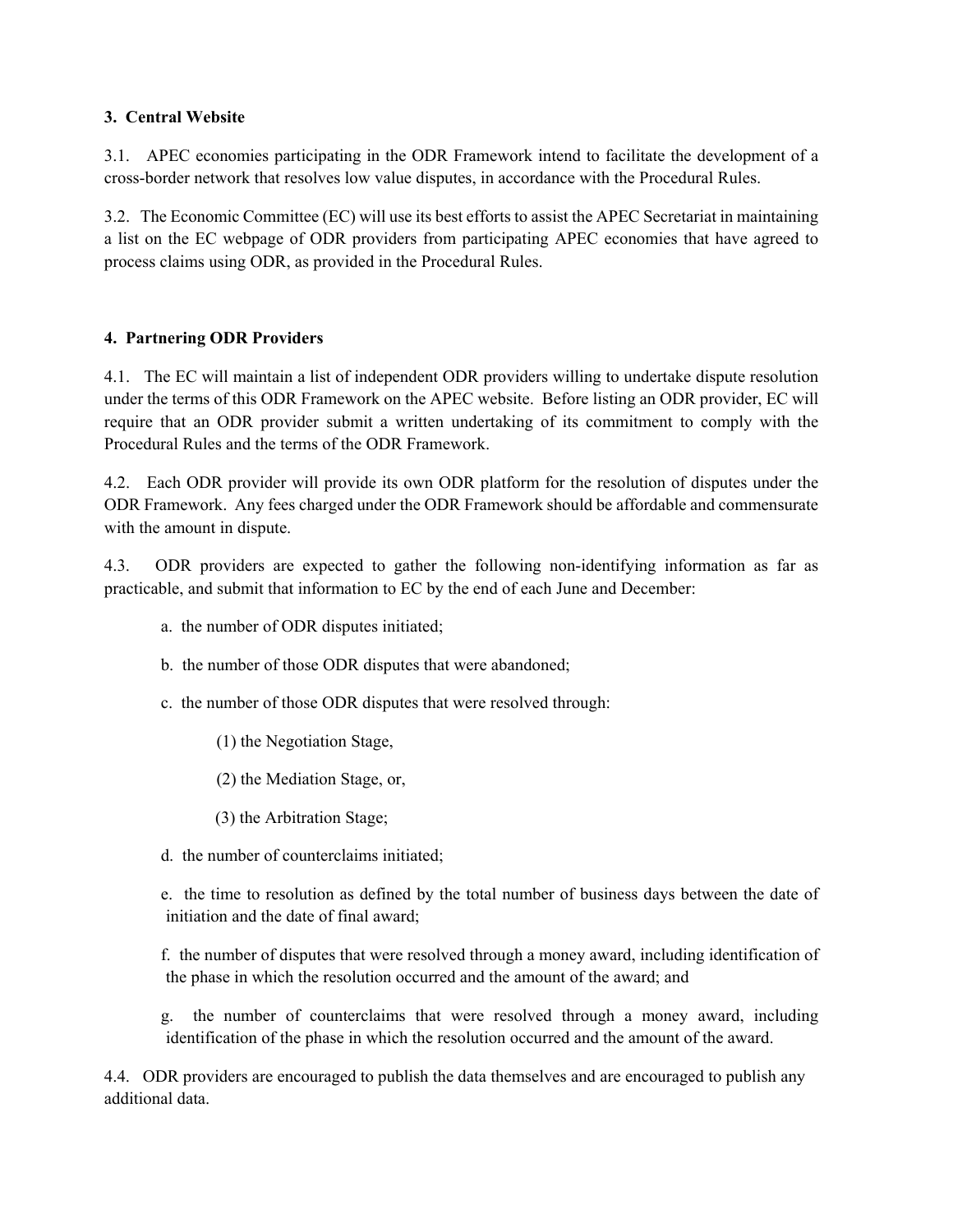4.5. The ODR provider will ask the parties to complete a brief and optional feedback questionnaire asking at a minimum:

As the primary party accessing the system:

(a) "Do you think the process was fair or impartial?"

(b) "Do you think the dispute was handled in a reasonable timeframe?"

(c) "Do you think the neutral handled your case with dignity, fairness and impartiality?"

(d) "Do you think the system was easy to use?"

(e) "Would you recommend ODR to others?"

4.6. If an ODR provider appears not to be in compliance with the Procedural Rules, EC should give written notification to the ODR provider of such apparent non-compliance and give it an opportunity to provide a written explanation of any such issues and to remedy them in 30 days, or as soon thereafter as possible for good cause shown. If the ODR provider fails to meet these requirements, EC may remove the ODR provider from its official list. The relevant APEC member economies should also take appropriate action in accordance with the economy's laws and regulations.

## **5. Confidentiality and Reporting Requirements**

5.1. ODR providers are expected to treat all information submitted by businesses as confidential, and maintain secure websites and databases for storing information related to the resolution of claims.

5.2. EC should make best efforts to aggregate data received from ODR providers and submit a report every January for the duration of the pilot. The report or at least the summary should be circulated among the APEC member economies, ODR providers and other relevant parties.

#### **6. Participating Businesses**

6.1. APEC member economies should encourage businesses, especially MSMEs, to consider using participating ODR providers for low value claims mediation and arbitration.

6.2. Businesses may be charged a reasonable fee by the ODR provider. *See* paragraph 4.2, *supra.*

#### **7. Development of Cross-border Cooperative Legal Framework**

7.1. Although ODR laws and practices do not need to be strictly identical throughout APEC, member economies should support the development and recognition of private international law instruments relevant to ODR, including but not limited to: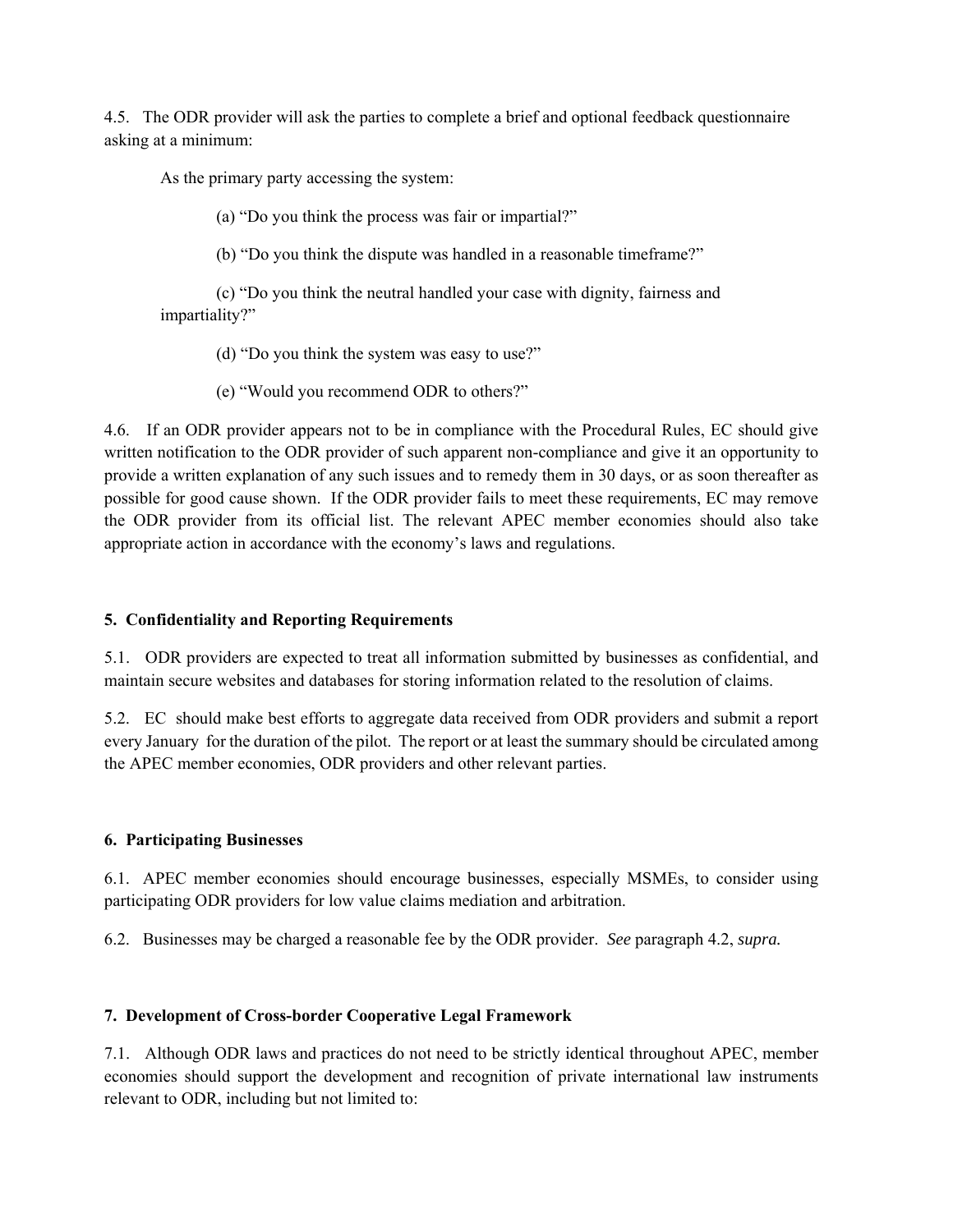- (a) the 1958 Convention on the Recognition and Enforcement of Foreign Arbitral Awards;
- (b) the 2006 UNCITRAL Model Law on International Commercial Arbitration;
- (c) the 2005 UN Convention on the Use of Electronic Communications in International Contracts; and
- (d) the 1996 UNCITRAL Model Law on Electronic Commerce.

In addition to international agreements, APEC member economies may enter into bilateral agreements to enforce arbitration awards in accordance with the ODR Framework, including requesting assistance from payment networks or referring cases to collection agencies.

*(Participating economies may also assist ODR providers with locating neutrals willing to provide their services. Participating economies may also involve private organizations (such as private "Trustmark" organizations) in enforcement of awards.*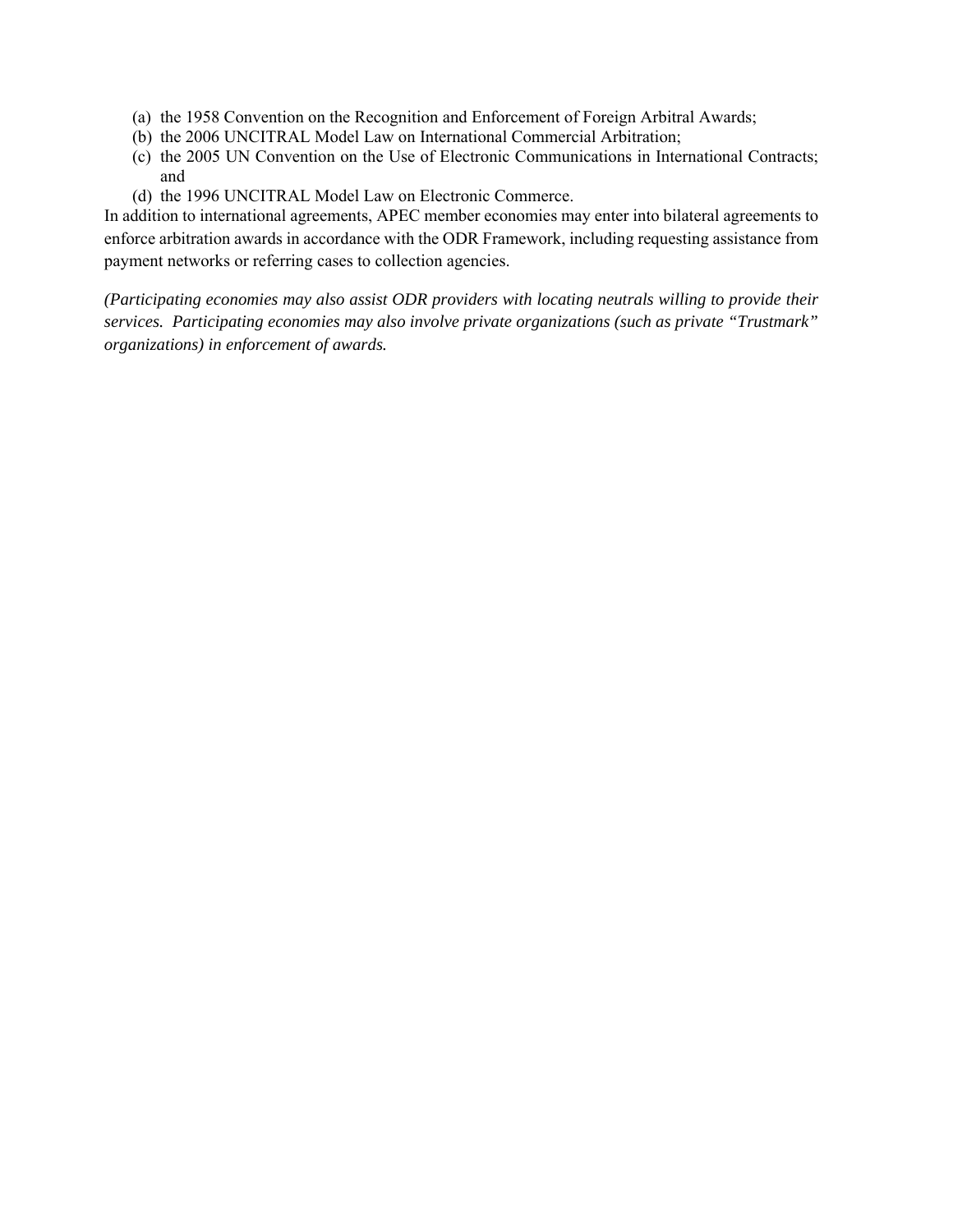# **Model Procedural Rules for the APEC Collaborative Framework for ODR of Cross-Border B2B Disputes**

# **I. Introductory rules**

## **Article 1 - Scope of application**

*1. The Rules shall apply to business-to business disputes (B2B) where the parties to a sales or service contract have agreed that disputes relating to that transaction shall be resolved under these Rules, so long as the dispute falls within the scope of the Rules. The rules do not cover consumer transactions.* 

*2. These Rules shall govern the ODR proceedings subject to such modifications as the parties may agree, except that where any of these Rules is in conflict with a provision of the law applicable to the ODR proceedings from which the parties cannot derogate, that provision shall prevail*.

## **Article 2 - Definitions**

*For purposes of these Rules:* 

*1. 'ODR' or online dispute resolution is a mechanism for resolving disputes through the use of electronic communications and other information and communication technology*.

*2. 'ODR provider' means the entity that administers and coordinates ODR proceedings under these Rules, including where appropriate, by administering an ODR platform*.

*3. 'ODR platform' means a system for generating, sending, receiving, storing, exchanging or otherwise processing communications under these Rules*.

*4. 'Claimant' means any party initiating ODR proceedings under the Rules.*

*5. 'Respondent' means any party to whom the notice is directed*.

*6. 'Consumer transaction' means a contract concluded for personal, family or household purposes.* 

7*. 'Communication' means any communication (including a statement, declaration, demand, notice, response, submission, notification or request) made by means of information generated, sent, received or stored by electronic, magnetic, optical or similar means*.

 8*. 'Electronic address' means an information system, or portion thereof, designated by the parties to the online dispute resolution process to exchange communications related to that process*.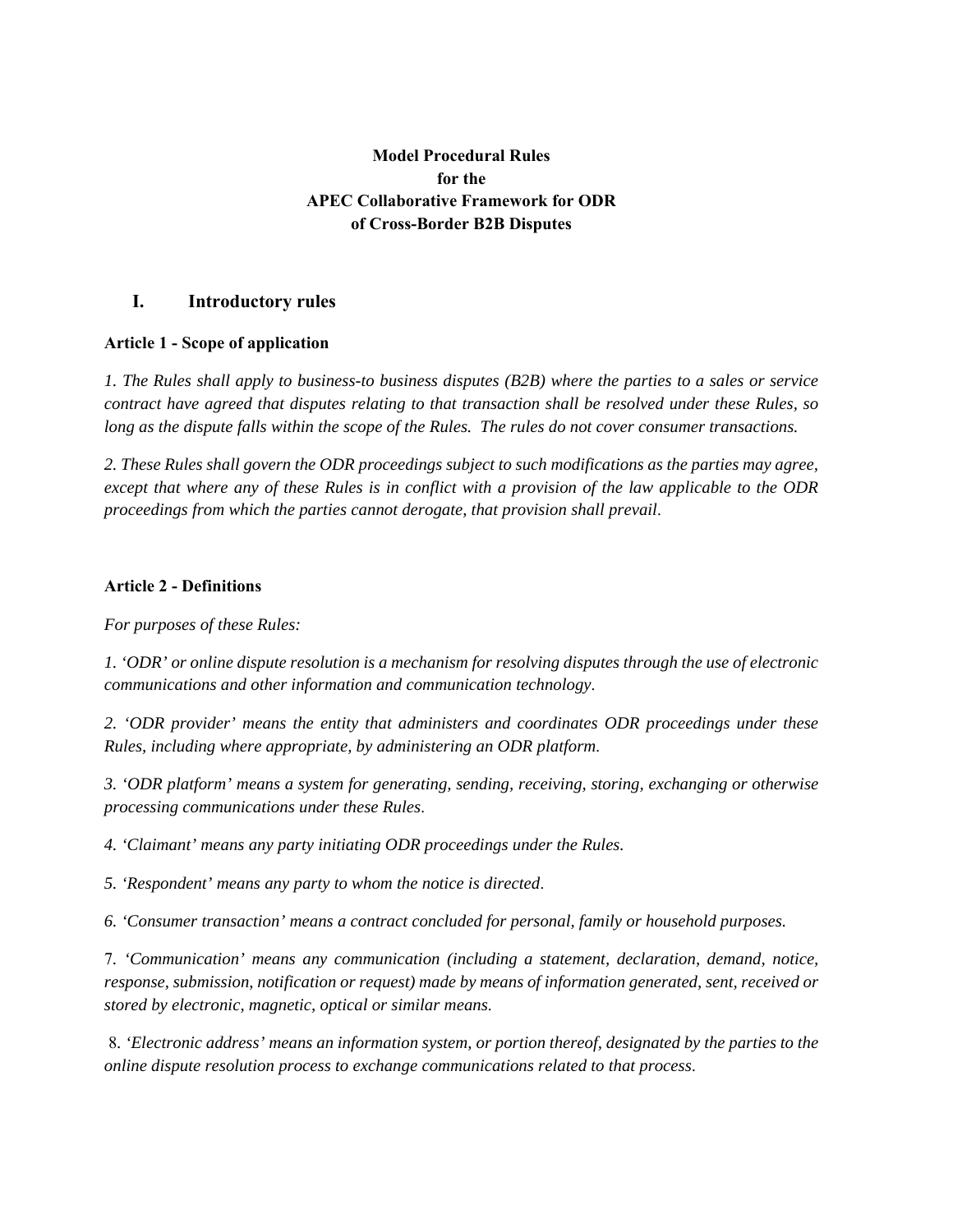## **Article 3 - Communications**

*1. All communications in the course of ODR proceedings shall be communicated to the ODR provider via the ODR platform.* 

*2. A communication shall be deemed to have been received when, following communication to the ODR provider in accordance with paragraph 1, the ODR provider notifies the parties of its availability, in accordance with paragraph 4.* 

*3. The ODR provider shall promptly acknowledge receipt of any communications by a party or the neutral at their electronic addresses.* 

*4. The ODR provider shall promptly notify a party or the neutral of the availability of any communication directed to that party or the neutral at the ODR platform*.

*5. The ODR provider shall promptly notify all parties and the neutral of the conclusion of the negotiation stage of proceedings and the commencement of the mediation stage of proceedings; the expiry of the mediation stage of proceedings; and, if relevant, the commencement of the arbitration stage of proceedings*.

# **II. Commencement of ODR Proceedings**

# **Article 4 - Notice**

*1. The claimant shall communicate to the ODR provider a notice in accordance with paragraph 4. The notice should, as far as possible, be accompanied by all documents and other evidence relied upon by the claimant or contain references to them.* 

*2. The ODR provider shall promptly notify the respondent that the notice is available at the ODR platform.* 

*3. ODR proceedings shall be deemed to commence when, following communication to the ODR provider of the notice pursuant to paragraph 1, the ODR provider notifies the parties of the availability of the commencement notice at the ODR platform*.

*4. The notice shall include:* 

*(a) The name and designated electronic address of the claimant and of the claimant's representative (if any) authorized to act for the claimant in the ODR proceedings;* 

*(b) The name and electronic address of the respondent and of the respondent's representative (if any) known to the claimant;* 

*(c) The grounds on which the claim is made;* 

*(d) Any solutions proposed to resolve the dispute;*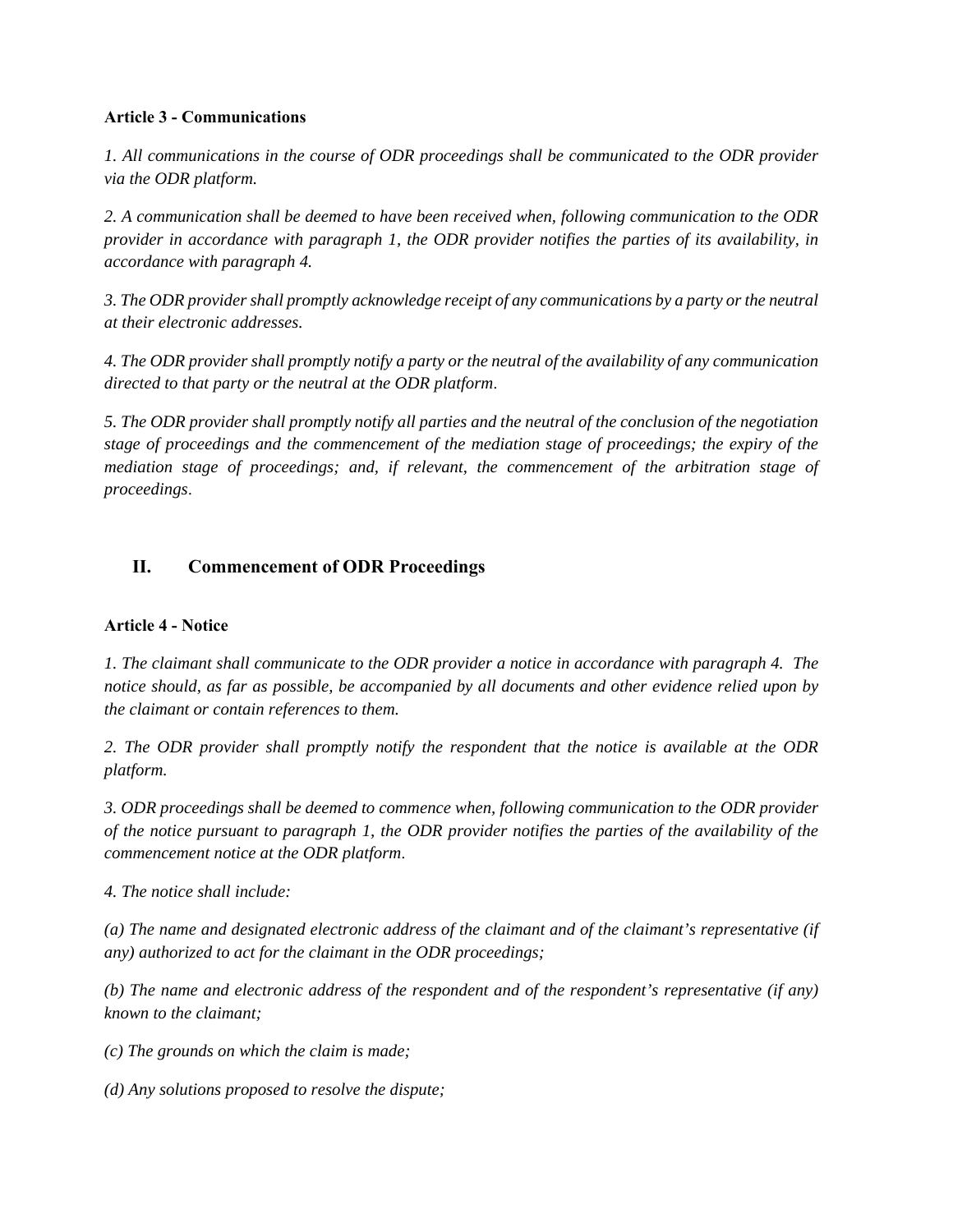*(g) The claimant's preferred language of proceedings;* 

*(h) The signature or other means of identification and authentication of the claimant and/or the claimant's representative.* 

## **Article 5 - Response**

*1. The respondent shall communicate to the ODR provider a response to the notice in accordance with paragraph 2 within [seven (7)] calendar days of being notified of the availability of the notice on the ODR platform. The response should, as far as possible, be accompanied by all documents and other evidence relied upon by the respondent or contain references to them.* 

*2. The response shall include:* 

*(a) The name and designated electronic address of the respondent and the respondent's representative (if any) authorized to act for them respondent in the ODR proceedings;* 

*(b) A response to the grounds on which the claim is made;* 

*(c) Any solutions proposed to resolve the dispute;* 

*(d) the signature or other means of identification and authentication of the respondent and/or the respondent's representative.* 

*(e) Notice of any counterclaim containing the grounds on which the counterclaim is made.* 

*3. The respondent may provide, at the time it submits its notice, any other relevant information, including information in support of its response, and also information in relation to the pursuit of other legal remedies*.

# **III. Stages of ODR Proceeding**

# **Article 6 - Negotiation Stage**

*1. If the response does not include a counterclaim, the negotiation stage shall commence upon communication of the response to the ODR provider, and notification thereof to the claimant. If the response does include a counterclaim, the negotiation stage shall commence upon communication of the response by the claimant to that counterclaim and notification thereof to the respondent, or after the expiration of the response period set out in Article 5, whichever is earlier*.

*2. The negotiation stage of proceedings shall comprise negotiation between the parties via the ODR platform*.

*3. If the respondent does not communicate to the ODR provider a response to the notice in accordance with the form contained in Article 5, paragraph 2, within the time period set out in Article 5, paragraph 1, or where one or both parties request that the process move to the mediation stage of the proceedings,*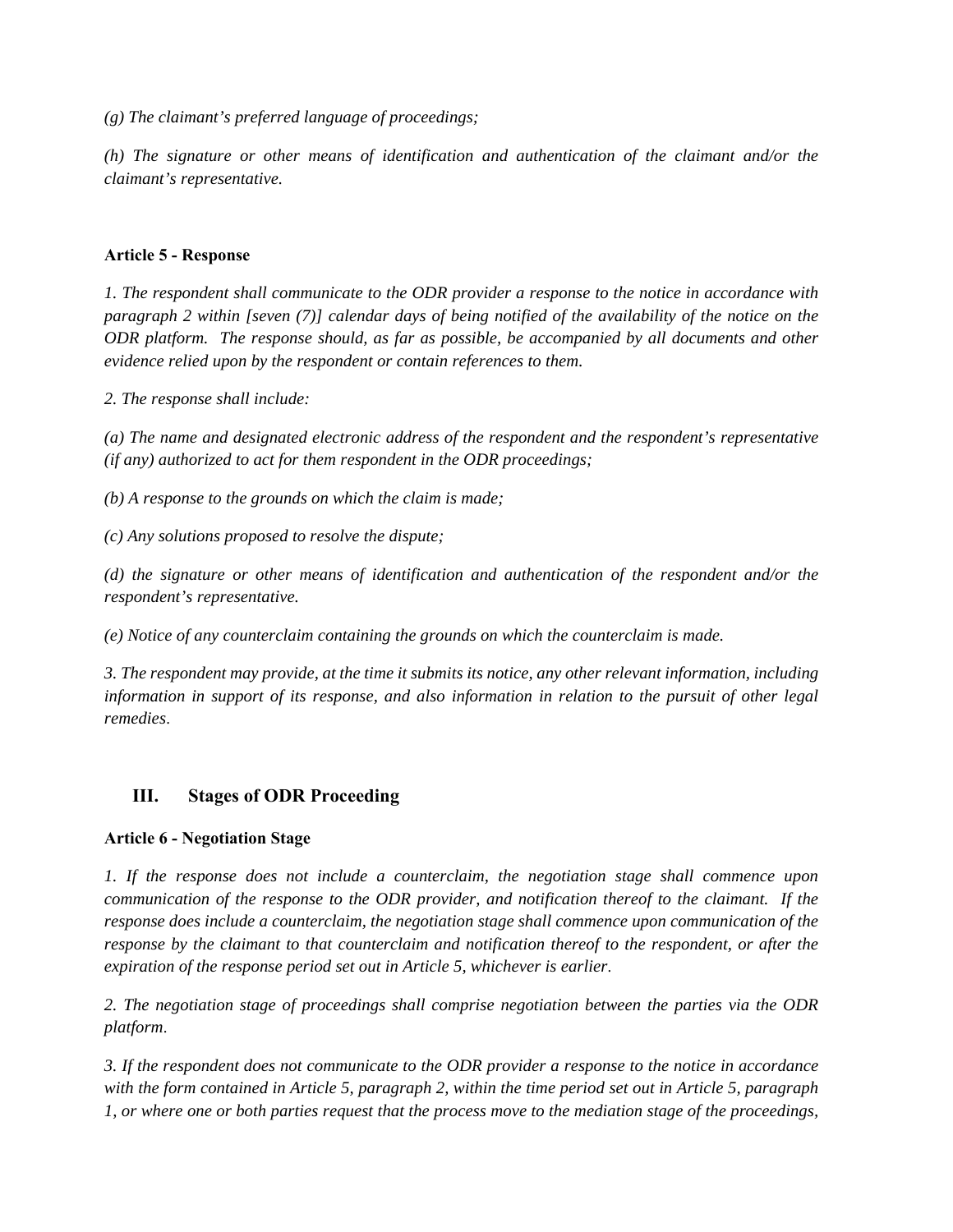*or a party elects not to engage in the negotiation stage of proceedings, then the mediation stage of ODR proceedings shall immediately commence*.

*4. If the parties have not settled their dispute by negotiation within [ten (10)] calendar days of submission of the commencement of the negotiation stage of proceedings, the mediation stage of ODR proceedings shall immediately commence*.

*5. The parties may agree to a one-time extension of the deadline for reaching settlement. However, no such extension shall be for more than [ten (10)] calendar days*."

## **Article 7 -- Mediation Stage**

*1. Upon commencement of the mediation stage of ODR proceedings, the ODR provider shall promptly appoint a neutral in accordance with Article 11 and shall notify the parties (i) of that appointment in accordance with Article 11(1), and (ii) of the deadline for the expiry of the mediation stage under paragraph (3)*.

*2. Following appointment, the neutral shall communicate with the parties to attempt to reach a settlement agreement*.

*3. If the parties have not settled their dispute by mediation within [ten (10)] calendar days of being notified of the appointment of the neutral pursuant to Article 11(1) the ODR proceedings shall move to the final (arbitration) stage of proceedings pursuant to Article 8*.

## **Article 8 -- Arbitration Stage**

*1. At the expiry of the mediation stage, the neutral shall proceed to communicate a date to the parties for any final communications to be made. Such date shall be not later than [ten (10)] calendar days from the expiry of the Mediation stage*.

*2. Each party shall have the burden of proving the facts relied on to support its claim or defence.* 

*3. The neutral shall evaluate the dispute based on the information submitted by the parties and shall render an award. The ODR provider shall communicate the award to the parties and the award shall be recorded on the ODR platform*.

*4. The award shall be made in writing and signed by the neutral and shall indicate the date on which it was made and the place of arbitration.* 

*5. The requirement in paragraph 4 for:* 

*(a) The award to be in writing shall be met where the information contained in the award is accessible so as to be usable for subsequent reference; and* 

*(b) The award to be signed shall be met where data is used to identify the neutral and to indicate his or her approval of the information contained in the award*.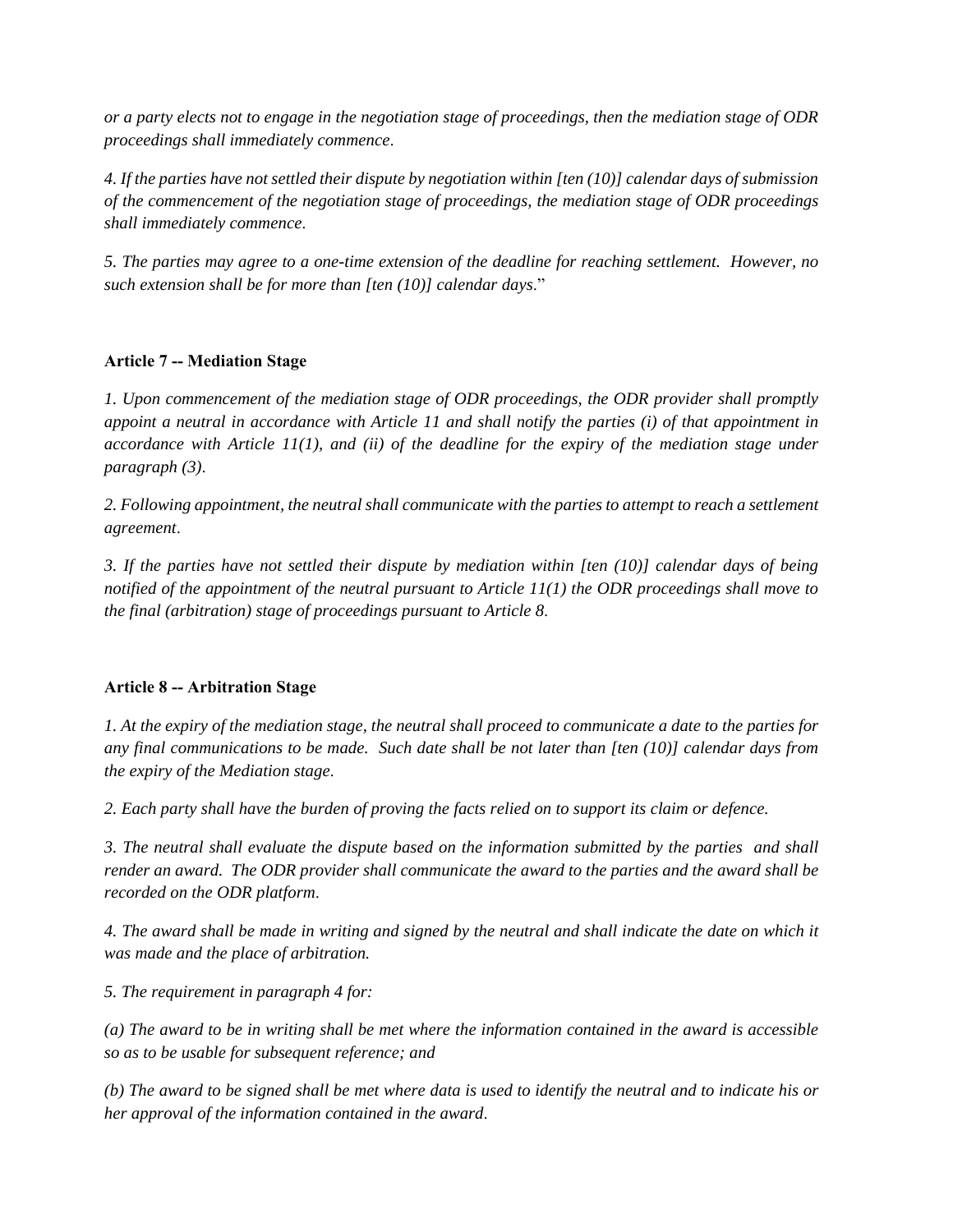*6. The award shall state brief grounds upon which it is based.* 

*7. The award shall be rendered promptly, preferably within [ten (10)] calendar days from a specified point in proceedings as determined by the ODR provider*.

*8. An award may be made public with the consent of all parties or where and to the extent disclosure is required of a party by legal duty, to protect or pursue a legal right or in relation to legal proceedings before a court or other competent authority*.

*9. The award shall be final and binding on the parties. The parties shall carry out the award without delay.*

*10. In all cases, the neutral shall decide in accordance with the terms of the contract, taking into consideration any relevant facts and circumstances, and shall take into account any usage of trade applicable to the transaction*.

*11. The neutral shall apply the rules of law designated by the parties as applicable to the substance of the dispute. Failing such designation, the neutral shall apply the law which it determines to be appropriate.*

*12. The neutral shall decide as amiable compositeur or ex aequo et bono only if the parties have expressly authorized the neutral to do so.* 

# **Article 9 -- Correction of award**

*Within [five (5)] calendar days after the receipt of the award, a party, with notice to the other party, may request the neutral to correct in the award any error in computation, any clerical or typographical error, or any error or omission of a similar nature. If the neutral considers that the request is justified, he or she shall make the correction including a brief statement of reasons therefor within [two (2)] calendar days of receipt of the request. Such corrections shall be recorded on the ODR platform and shall form part of the award. The neutral may within [five (5)] calendar days after the communication of the award make such corrections on its own initiative.* 

# **Article 10 -- Settlement**

*If settlement is reached at any stage of the ODR proceedings, the terms of such settlement shall be recorded on the ODR platform, at which point, the ODR proceedings will automatically terminate*.

# **IV. Appointment, Powers, and Functions of the Neutral**

# **Article 11 - Appointment of Neutral**

*1. The ODR provider shall appoint the neutral promptly following commencement of the mediation stage of proceedings. Upon appointment of the neutral, the ODR provider shall promptly notify the parties of the name of the neutral and any other relevant or identifying information in relation to that neutral*.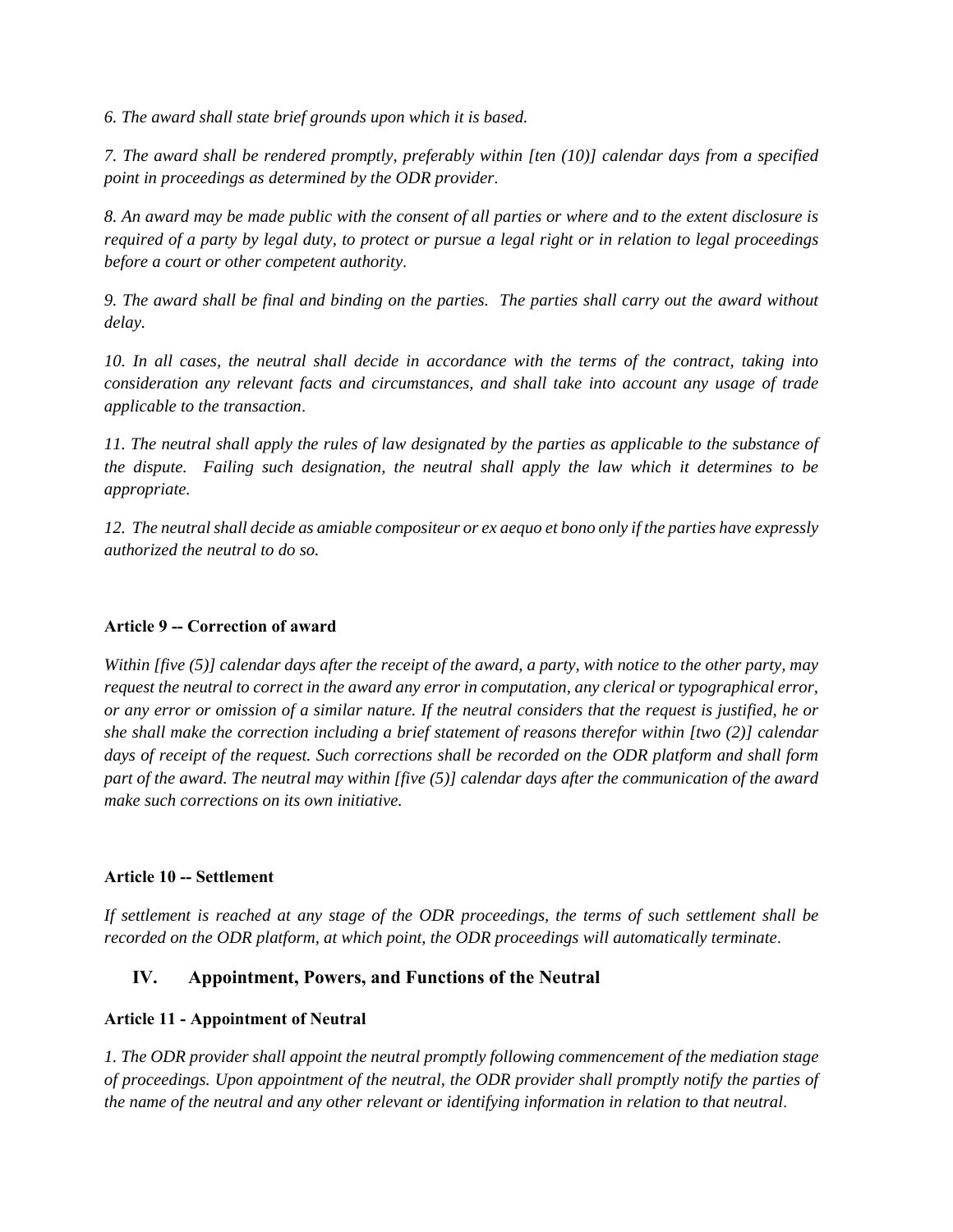*2. The neutral, by accepting appointment, confirms that he or she can devote the time necessary to conduct the ODR proceedings diligently, efficiently and in accordance with the time limits in the Rules*.

*3. The neutral shall, at the time of accepting his or her appointment, declare his or her impartiality and independence. The neutral, from the time of his or her appointment and throughout the ODR proceedings, shall without delay, disclose to the ODR provider, any circumstances likely to give rise to justifiable doubts as to his or her impartiality or independence. The ODR provider shall promptly communicate such information to the parties*.

*4. Either party may object to the neutral's appointment within [two (2)] calendar days (i) of the notification of appointment without giving reasons therefor; or (ii) of a fact or matter coming to its attention that is likely to give rise to justifiable doubts as to the impartiality or independence of the neutral, setting out the fact or matter giving rise to such doubts, at any time during the ODR proceedings.* 

*5. Where a party objects to the appointment of a neutral under paragraph 4(i), that neutral shall be automatically disqualified and another appointed in his or her place by the ODR provider. Each party shall have a maximum of [three (3)] challenges to the appointment of a neutral following each notice of appointment, following which the appointment of a neutral by the ODR provider will be final, subject to paragraph 4(ii). Alternatively, if no challenges are made within [two (2)] days of any notice of appointment, the appointment will become final, subject to paragraph 4(ii)*.

*6. Where a party objects to the appointment of a neutral under subparagraph 4(ii) above, the ODR provider shall make a determination within [three (3)] calendar days, regarding whether that neutral shall be replaced*.

*7. Either party may object, within [three (3)] calendar days of the final appointment of the neutral, to the provision by the ODR provider to the neutral of information generated during the negotiation stage. Following the expiration of this [three-day] period and in the absence of any objections, the ODR provider shall convey the full set of existing information on the ODR platform to the neutral*.

*8. The number of neutrals shall be one*.

## **Article 12 – Resignation or Replacement of Neutral**

*If the neutral resigns or otherwise has to be replaced during the course of ODR proceedings, the ODR provider shall appoint a neutral to replace him or her pursuant to Article 11. The ODR proceedings shall resume at the stage where the neutral that was replaced ceased to perform his or her functions.* 

#### **Article 13 -- Power of the Neutral**

- 1. *Subject to the Rules, the neutral may conduct the ODR proceedings in such manner as he or she considers appropriate*.
- 2. *The neutral, in exercising his or her functions under the Rules, shall conduct the ODR proceedings so as to avoid unnecessary delay and expense and to provide a fair and efficient process for resolving the dispute. In doing so, the neutral shall remain at all times wholly independent and impartial and shall treat both parties equally*.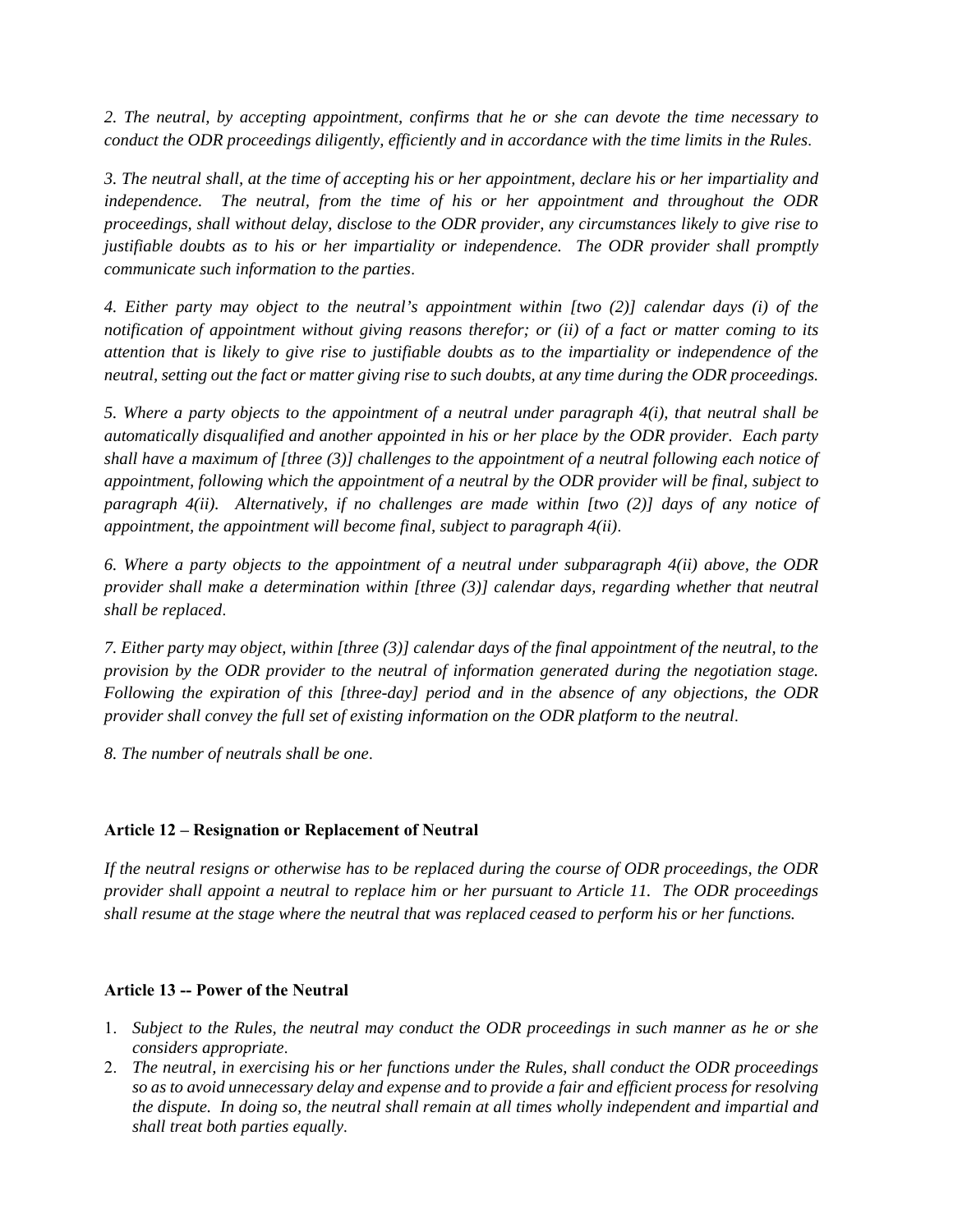- 3. *Subject to any objections under Article 11, paragraph 8, the neutral shall conduct the ODR proceedings on the basis of all communications made during the ODR proceedings, the relevance of which shall be determined by the neutral. The ODR proceedings shall be conducted on the basis of these materials only unless the neutral decides otherwise*.
- 4. *At any time during the proceedings the neutral may request or allow the parties (upon such terms as to costs and otherwise as the neutral shall determine) to provide additional information, produce documents, exhibits or other evidence within such period of time as the neutral shall determine*.
- 5. *The neutral shall have the power to rule on his or her own jurisdiction, including any objections with respect to the existence or validity of any agreement to refer the dispute to ODR. For that purpose, the dispute resolution clause that forms part of a contract shall be treated as an agreement*  independent of the other terms of the contract. A determination by the neutral that the contract is null *shall not automatically entail the invalidity of the dispute resolution clause*.
- 6. *The neutral, after making such inquiries as he or she may deem necessary, may, in his or her discretion, extend any deadlines under these Rules*.

## **V. General Provisions**

#### **Article 14 – Deadlines**

*The ODR provider, or, if relevant, the neutral, shall notify parties of all relevant deadlines during the course of proceedings*.

#### **Article 15 - Dispute resolution clause**

*The ODR platform and ODR provider shall be specified in the dispute resolution clause or subject to the agreement by the parties.* 

#### **Article 16 - Place of Arbitration**

If the parties have not determined the place of arbitration, the ODR provider shall select the place of *arbitration, having due regard to the circumstances of the case.* 

#### A**rticle 17 - Language of proceedings**

*The ODR proceedings shall take place in the language of the agreement to submit disputes to ODR under the Rule or in the absence of such agreement, the ODR provider shall determine the language or languages to be used in the proceedings. In the event that a party indicates in a notice or response that it wishes to proceed in another language, the ODR provider shall identify available languages that the parties can select for the proceedings, and the ODR proceedings shall be conducted in the language or languages that the parties select*.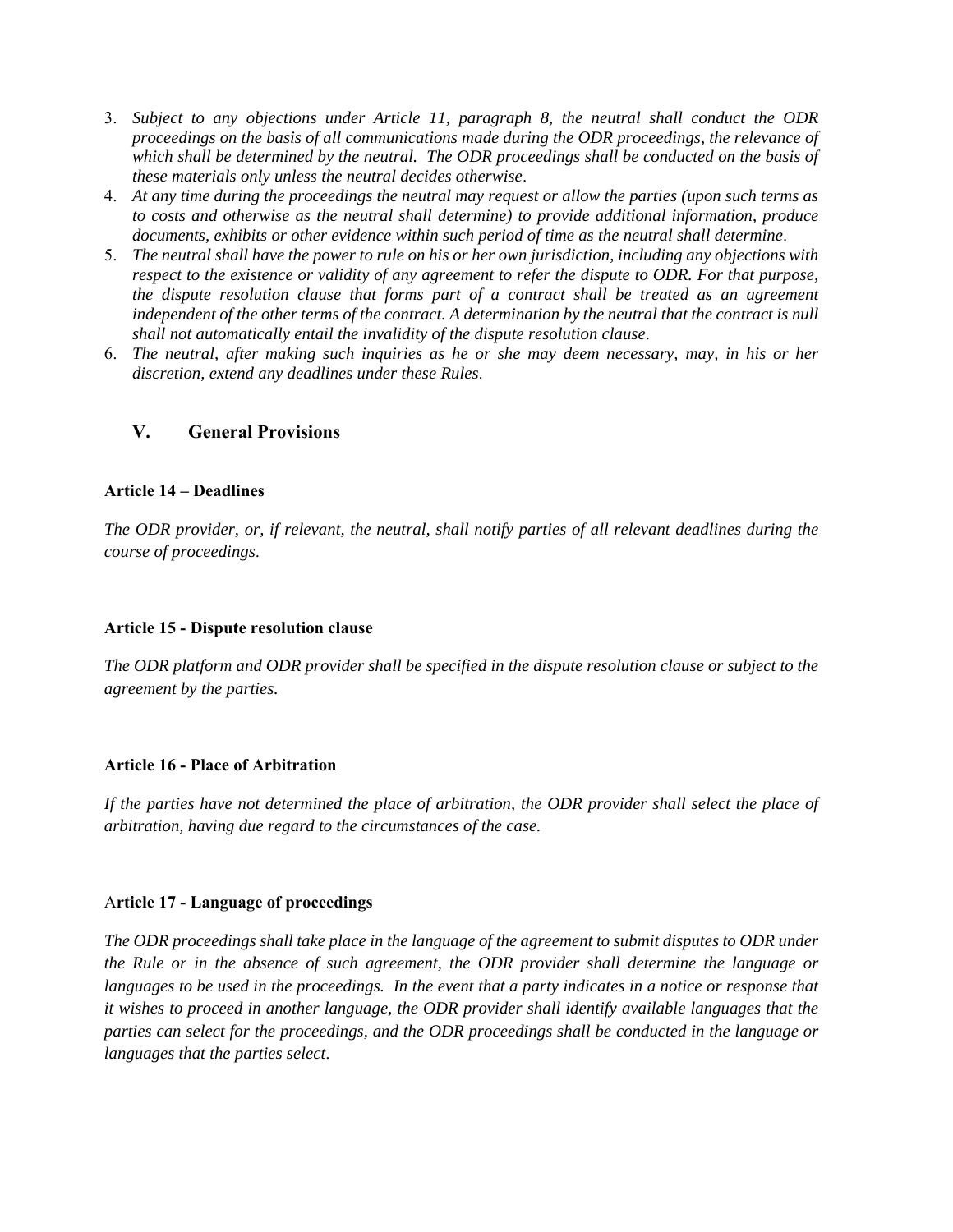#### **Article 18 – Representation**

*A party may be represented or assisted by a person or persons chosen by that party. The names and designated electronic addresses of such persons and the authority to act must be communicated to the other party by the ODR provider*.

## **Article 19 - Exclusion of liability**

*Save for intentional wrongdoing, the parties waive, to the fullest extent permitted under the applicable law, any claim against the ODR provider and neutral based on any act or omission in connection with the ODR proceedings under the Rules*.

#### **Article 20 - Allocation of Costs at the Arbitration Stage**

*The costs of the arbitration shall in principle be borne by the unsuccessful party or parties. However, the ODR Provider/arbitrator may apportion each of such costs between the parties in the award if it determines that apportionment is reasonable, taking into account the circumstances of the case.* 

#### **Article 21 – Definition of Costs**

*The term 'costs' includes only: (1) the fees of the neutral to fixed by the ODR provider in accordance with paragraph 4.2 of the ODR Framework; (2) the reasonable costs of expert advice and of other assistance required by the neutral during the Arbitration Stage; (3) legal and other costs incurred by the parties during the Arbitration Stage; and (4) any fees and expenses of the ODR provider.*